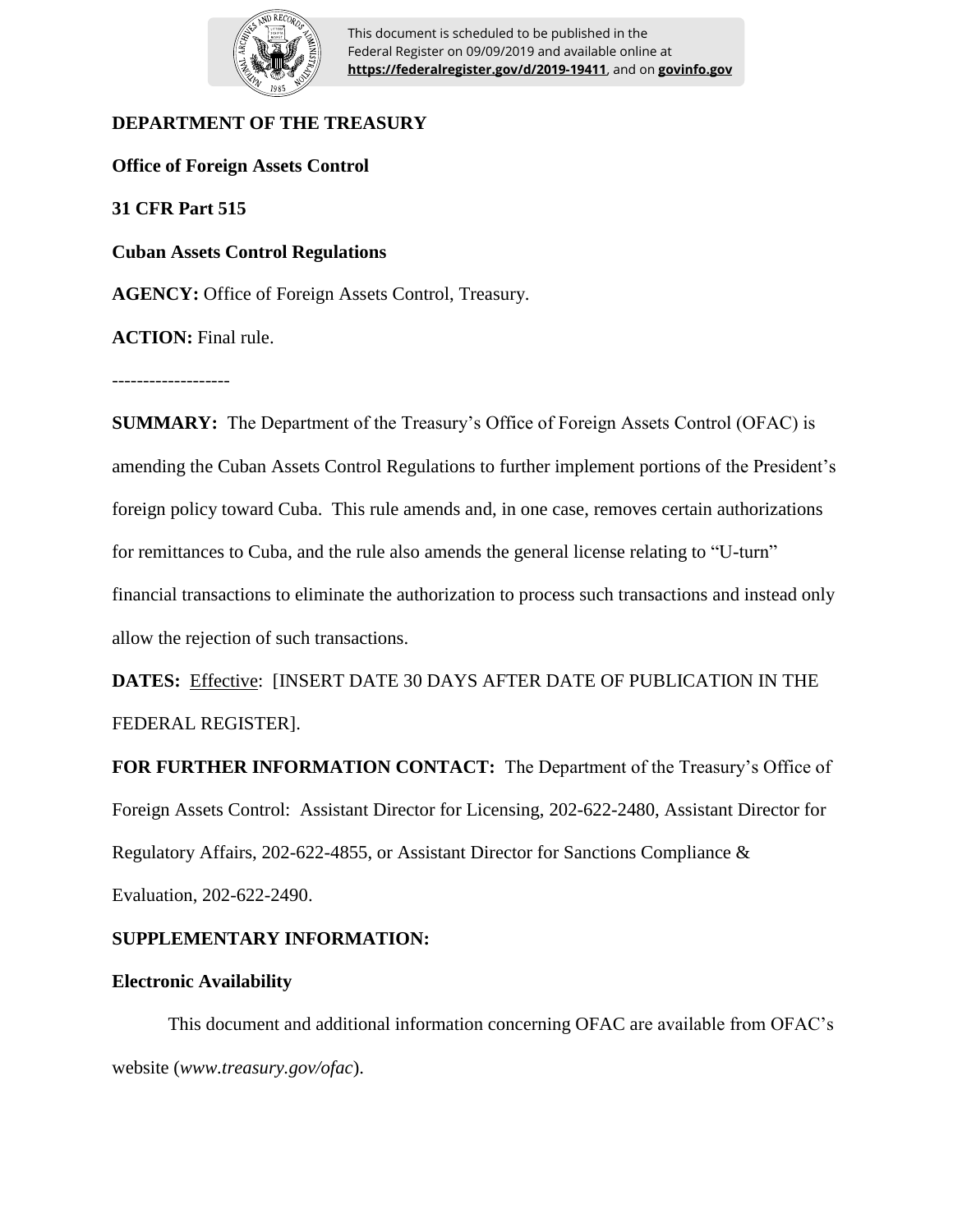### **Background**

The Department of the Treasury issued the Cuban Assets Control Regulations, 31 CFR part 515 (the "Regulations"), on July 8, 1963, under the Trading With the Enemy Act (50 U.S.C. 4301-41). OFAC has amended the Regulations on numerous occasions. In particular, on November 9, 2017, OFAC, the Department of Commerce's Bureau of Industry and Security (Commerce), and the Department of State (State) took coordinated actions to implement National Security Presidential Memorandum-5, "Strengthening the Policy of the United States Toward Cuba," signed by the President on June 16, 2017 (NSPM-5). Most recently, effective June 5, 2019, OFAC further restricted non-family travel by removing an authorization for group people-to-people educational travel (84 FR 25992). OFAC took the June 5, 2019 action in order to further implement NSPM-5 and the President's foreign policy toward Cuba, as announced in an April 17, 2019 foreign policy address (April 2019 Address).

The April 2019 Address also announced forthcoming regulatory changes to impose new limits on remittances and to end the use of "U-turn" transactions. Today, OFAC, in consultation with State, is taking additional action to implement those announced changes, as set forth in more detail below. This rule provides for a 30-day implementation period before it is effective in order to allow for technical implementation of these additional restrictions.

#### Remittances

In accordance with the April 2019 Address, OFAC is amending several authorizations related to remittances set forth in § 515.570. OFAC is amending § 515.570(a), which authorizes family remittances, to place a cap of \$1,000 as the maximum amount that one remitter can send per quarter to one Cuban national as a family remittance. Section 515.570(a) provides that the recipient of family remittances may not be a prohibited official of the Government of Cuba, as

2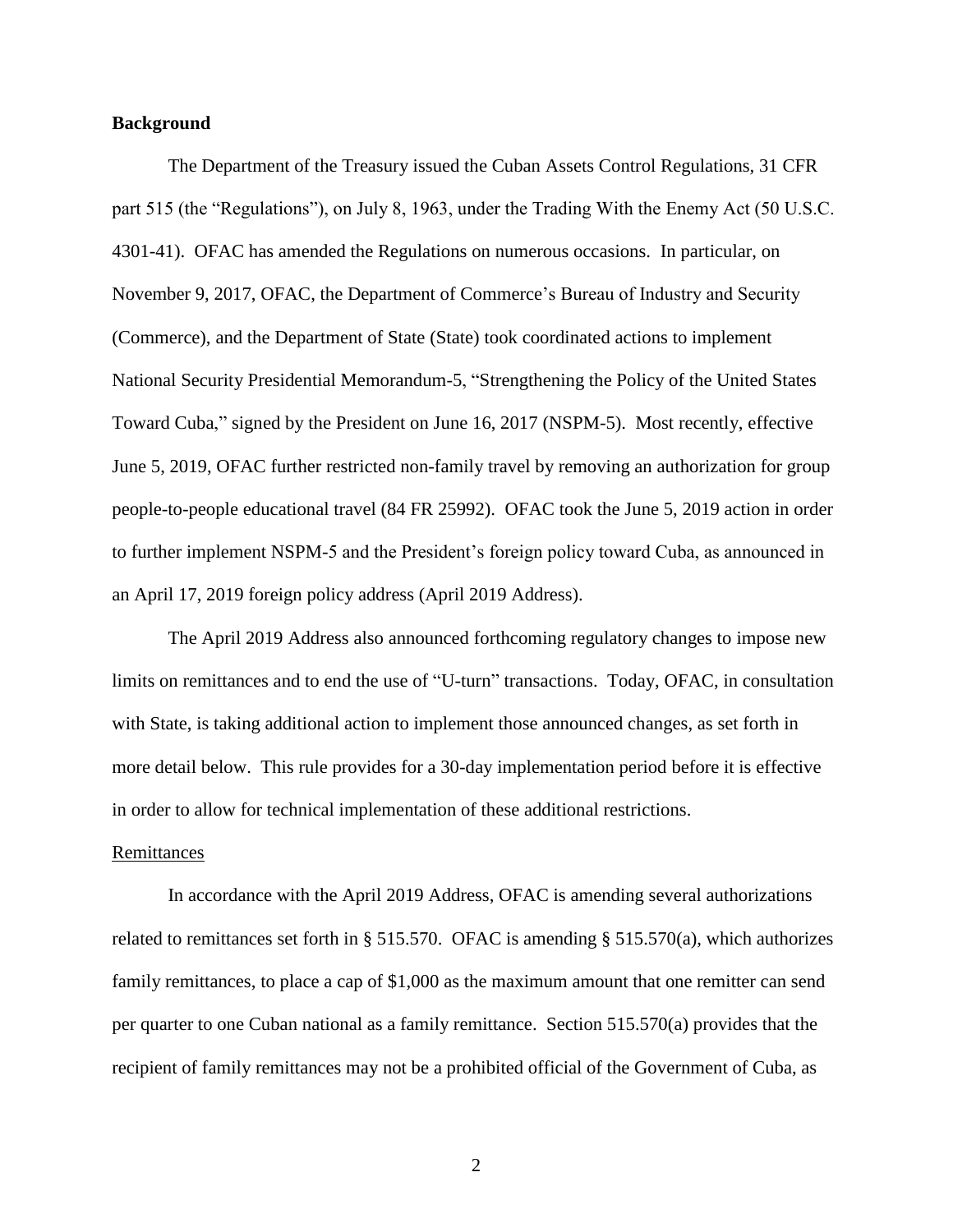defined in § 515.337, or a prohibited member of the Cuban Communist Party, as defined in § 515.338. OFAC is now amending § 515.570(a) to prohibit remitters from sending remittances to close family members, as defined in § 515.339, of prohibited officials of the Government of Cuba or prohibited members of the Cuban Communist Party. OFAC also is making a conforming change in § 515.570(f), which authorizes certain remittances from blocked sources.

In further accordance with the policy to limit remittances, OFAC is eliminating the authorization in § 515.570(b) for donative remittances. In light of the removal of this authorization, OFAC also is making a conforming change by removing and reserving the unblocking authorization in paragraph (h) for previously blocked remittances that would have been authorized by paragraph (b). At the same time, in light of NSPM-5's policy to encourage the growth of a Cuban private sector independent of government control, OFAC is amending  $\S 515.570(g)$ , which authorizes unlimited remittances to certain individuals and independent non-governmental organizations in Cuba, to add a provision to authorize unlimited remittances to certain additional self-employed individuals. OFAC is adding a definition for qualifying selfemployed individuals in § 515.340.

### Ending "U-turn" transactions

OFAC previously authorized, pursuant to § 515.584(d), any banking institution, as defined in § 515.314, that is a person subject to U.S. jurisdiction, to process funds transfers originating and terminating outside the United States, provided that neither the originator nor the beneficiary is a person subject to U.S. jurisdiction. The April 2019 Address announced that the Department of the Treasury would implement changes to eliminate the authorization for banking institutions subject to U.S. jurisdiction to process "U-turn" transactions found in § 515.584(d). In accordance with that policy, OFAC is amending § 515.584(d) which previously authorized

3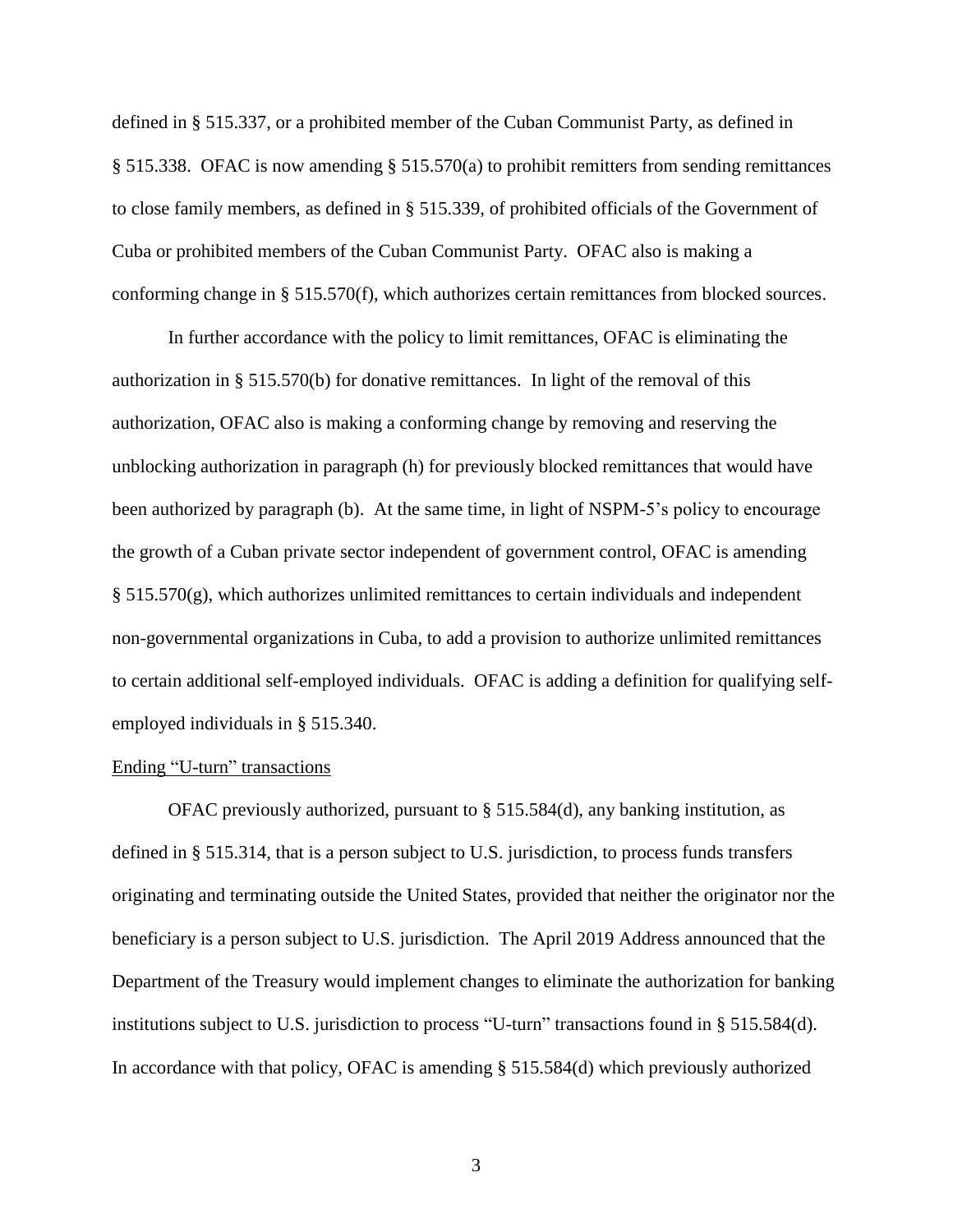such transactions, to remove the authorization to process such transactions and to replace it with an authorization to reject such transactions. OFAC is making conforming changes by removing references to § 515.584(d) in the Note to § 515.209 and § 515.584(e).

### **Public Participation**

Because the amendments of the Regulations involve a foreign affairs function, Executive Order 12866 and the provisions of the Administrative Procedure Act (5 U.S.C. 553) requiring notice of proposed rulemaking, opportunity for public participation, and delay in effective date, as well as the provisions of Executive Order 13771, are inapplicable. As no notice of proposed rulemaking is required for this rule, the Regulatory Flexibility Act (5 U.S.C. 601-612) does not apply.

### **Paperwork Reduction Act**

The collections of information related to the Regulations are contained in 31 CFR part 501 (the "Reporting, Procedures and Penalties Regulations") and § 515.572 of this part. Pursuant to the Paperwork Reduction Act of 1995 (44 U.S.C. 3507), those collections of information are covered by the Office of Management and Budget under control numbers 1505- 0164, 1505-0167, and 1505-0168. An agency may not conduct or sponsor, and a person is not required to respond to, a collection of information unless the collection of information displays a valid control number.

#### **List of Subjects in 31 CFR Part 515**

Administrative practice and procedure, Banking, Blocking of assets, Cuba, Financial transactions, Remittances, Reporting and recordkeeping requirements, Travel restrictions, U-turn transactions.

4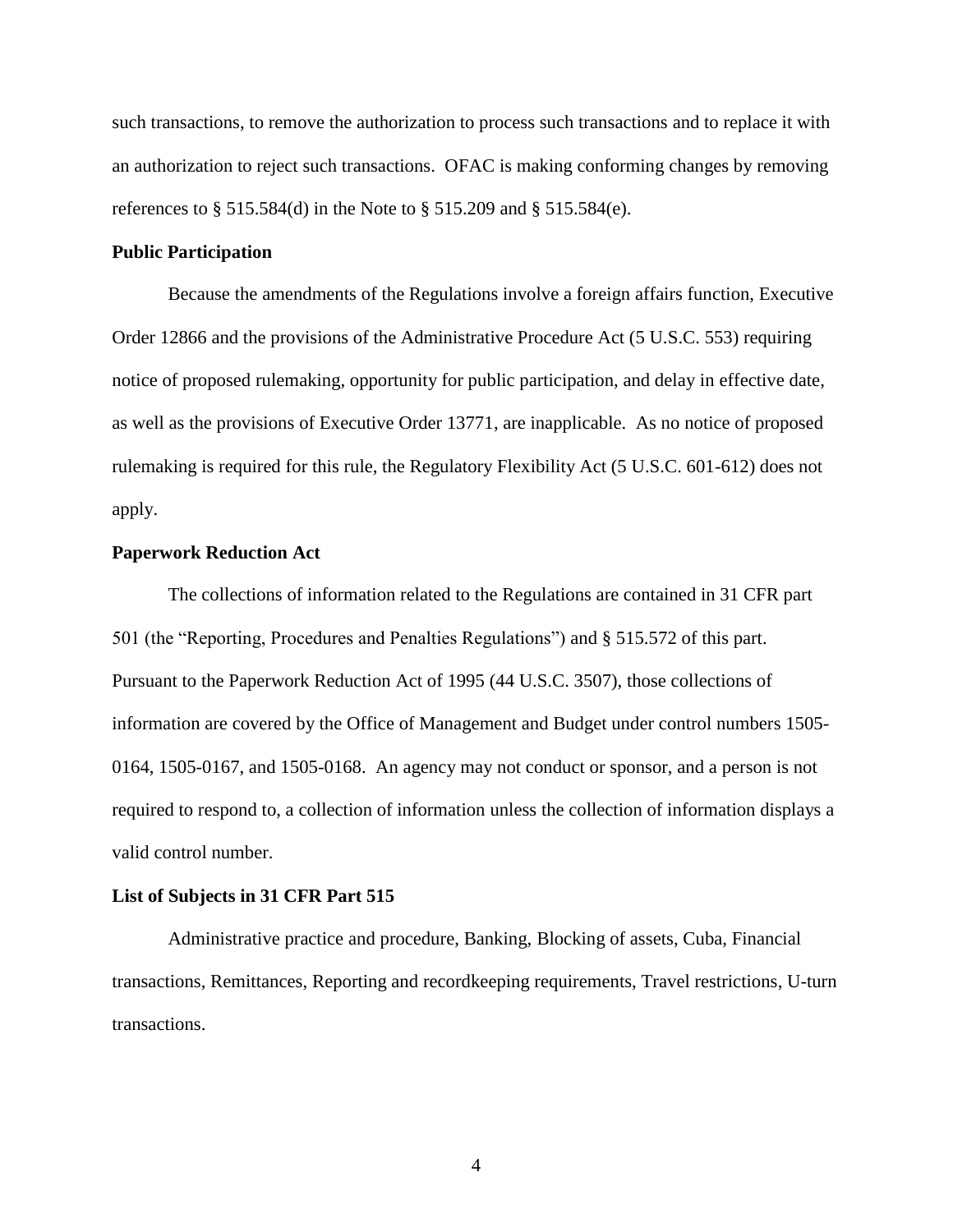For the reasons set forth in the preamble, the Department of the Treasury's Office of Foreign Assets Control amends 31 CFR part 515 as set forth below:

## **PART 515—CUBAN ASSETS CONTROL REGULATIONS**

1. The authority citation for part 515 continues to read as follows:

**Authority:** 22 U.S.C. 2370(a), 6001-6010, 7201-7211; 31 U.S.C. 321(b); 50 U.S.C.

4301- 4341; Pub. L. 101-410, 104 Stat. 890 (28 U.S.C. 2461 note); Pub. L. 104-114, 110 Stat.

785 (22 U.S.C. 6021-6091); Pub. L. 105-277, 112 Stat. 2681; Pub. L. 111-8, 123 Stat. 524; Pub.

L. 111-117, 123 Stat. 3034; E.O. 9193, 7 FR 5205, 3 CFR, 1938-1943 Comp., p. 1174; E.O.

9989, 13 FR 4891, 3 CFR, 1943-1948 Comp., p. 748; Proc. 3447, 27 FR 1085, 3 CFR, 1959-

1963 Comp., p. 157; E.O. 12854, 58 FR 36587, 3 CFR, 1993 Comp., p. 614.

## **Subpart B — Prohibitions**

## **§ 515.209 [Amended]**

2. In the Note to § 515.209, remove the text "§ 515.584(d) relating to funds transfers or".

# **Subpart C — Definitions**

3. Add § 515.340 to read as follows:

# **§ 515.340 Self-employed individual.**

The term *self-employed individual* means a Cuban national who is one or more of the following:

(a) An owner or employee of a small private business or a sole proprietorship, including restaurants (*paladares*), taxis, and bed-and-breakfasts (*casas particulares*);

(b) An independent contractor or consultant;

(c) A small farmer who owns his or her own land; or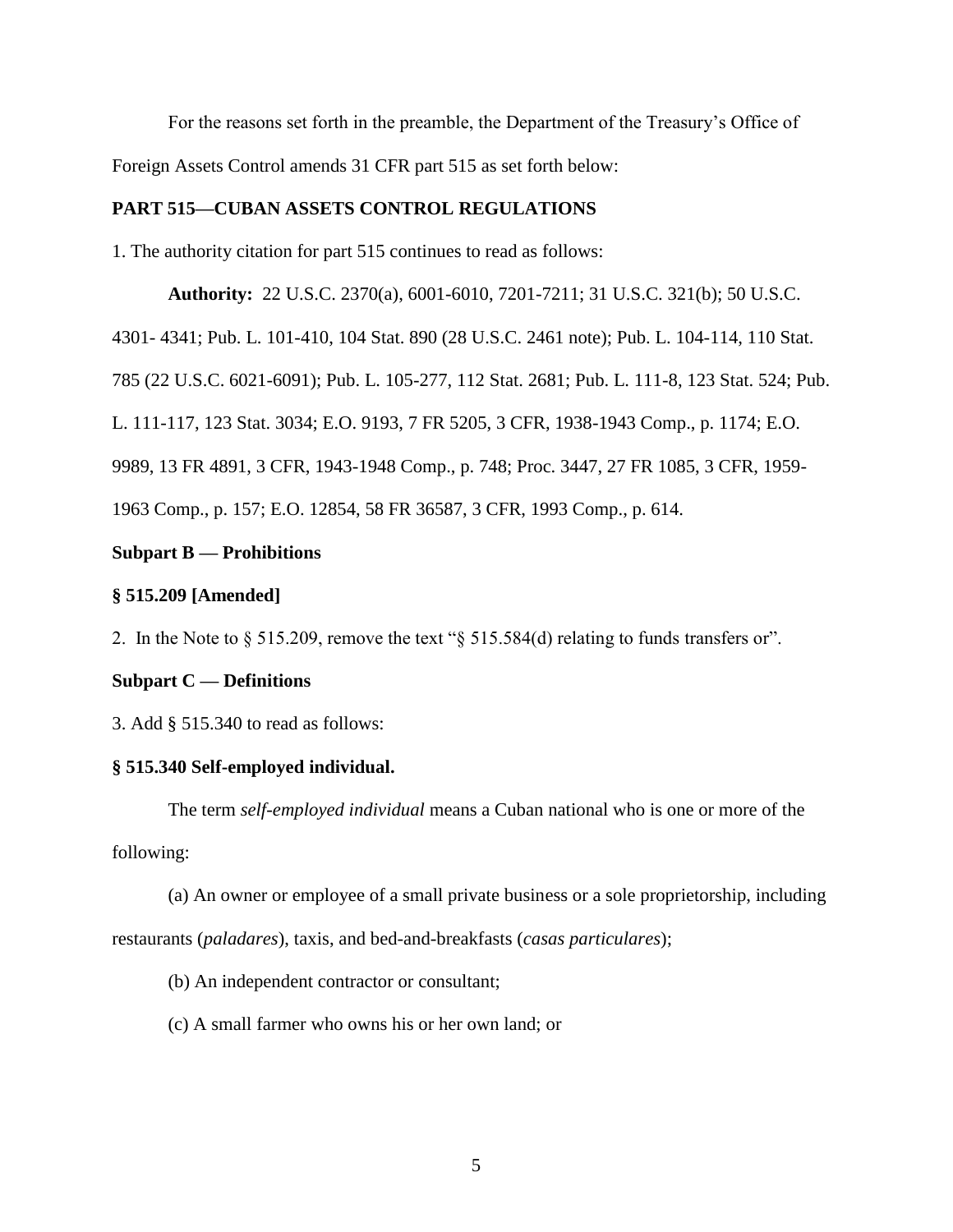(d) A small usufruct farmer who cultivates state-owned land to sell products on the open market.

### **Subpart E — Licenses, Authorizations, and Statements of Licensing Policy**

4. Amend § 515.570 by:

a. Redesignating paragraphs (a)(1) through (3) as paragraphs (a)(2) through (4);

b. Adding new paragraph  $(a)(1)$ ;

c. Revising newly redesignated paragraph (a)(3);

d. Removing and reserving paragraph (b);

e. Revising paragraphs (f) introductory text and  $(g)(3)$ ; and

f. Removing and reserving paragraph (h).

The revisions and additions read as follows:

#### **§ 515.570 Remittances.**

 $(a) * * *$ 

(1) The remitter's total remittances pursuant to paragraph (a) of this section to any one Cuban national do not exceed \$1,000 in any consecutive three-month period;

\* \* \* \* \*

(3) The recipient is not a prohibited official of the Government of Cuba, as defined in § 515.337, a prohibited member of the Cuban Communist Party, as defined in § 515.338, a close relative, as defined in § 515.339, of a prohibited official of the Government of Cuba, or a close relative of a prohibited member of the Cuban Communist Party; and \* \* \* \* \*

(f) *Certain remittances from blocked sources authorized.* Provided the recipient is not a prohibited official of the Government of Cuba, as defined in § 515.337, a prohibited member of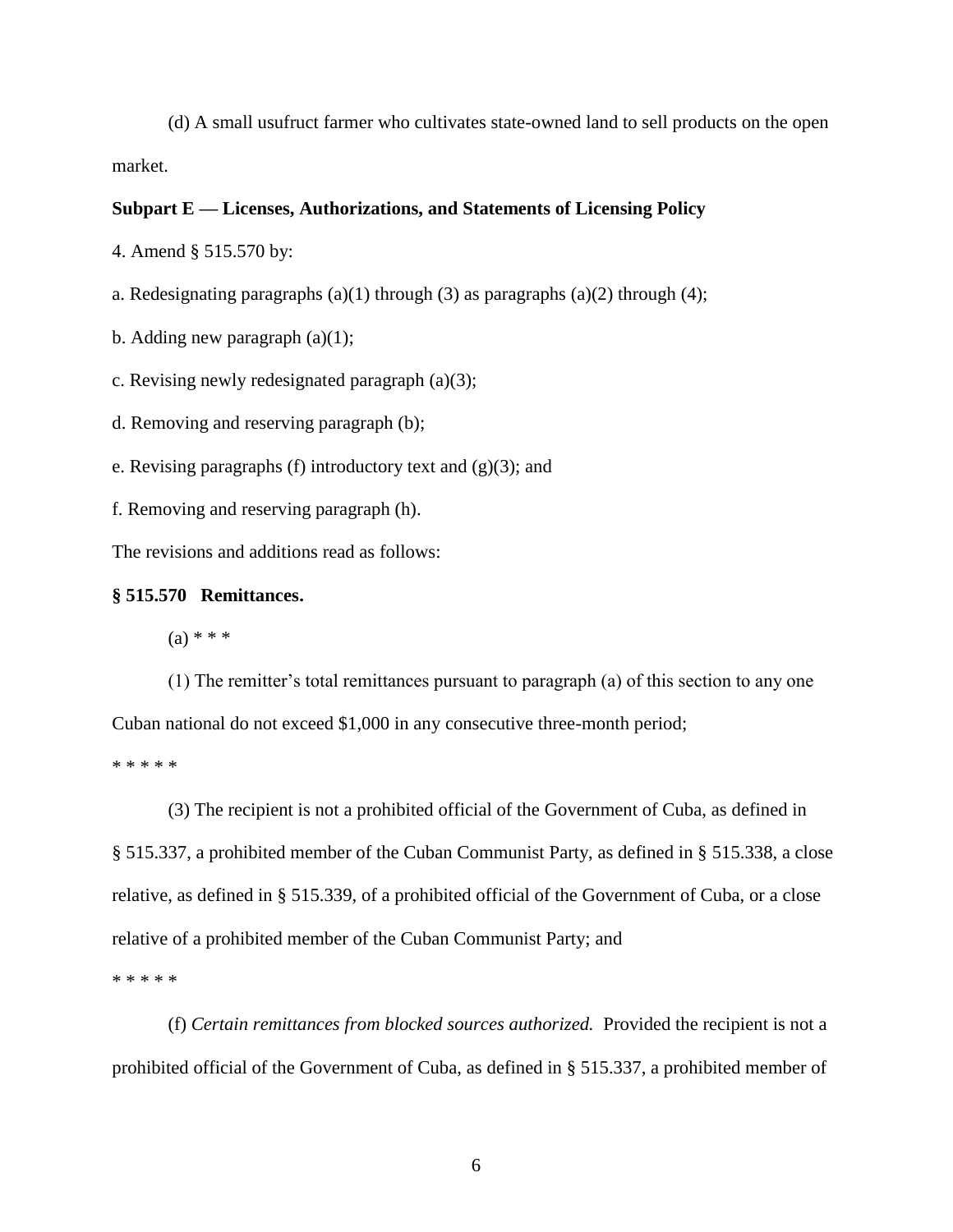the Cuban Communist Party, as defined in § 515.338, a close relative, as defined in § 515.339, of a prohibited official of the Government of Cuba, or a close relative of a prohibited member of the Cuban Communist Party, certain remittances from blocked sources are authorized as follows: \* \* \* \* \*

(g) *\* \* \**

(3) To support the development of private businesses, and operation of economic activity in the non-state sector by self-employed individuals, as defined in § 515.340.

\* \* \* \* \*

5. Amend § 515.584 as follows:

a. Revise paragraph (d); and

b. In the second sentence of paragraph (e), remove the text "paragraph (d) of this section,

§ 515.562(b)," and add the text "§ 515.562(b)" in its place.

The revision reads as follows:

### **§ 515.584 Certain financial transactions involving Cuba.**

\* \* \* \* \*